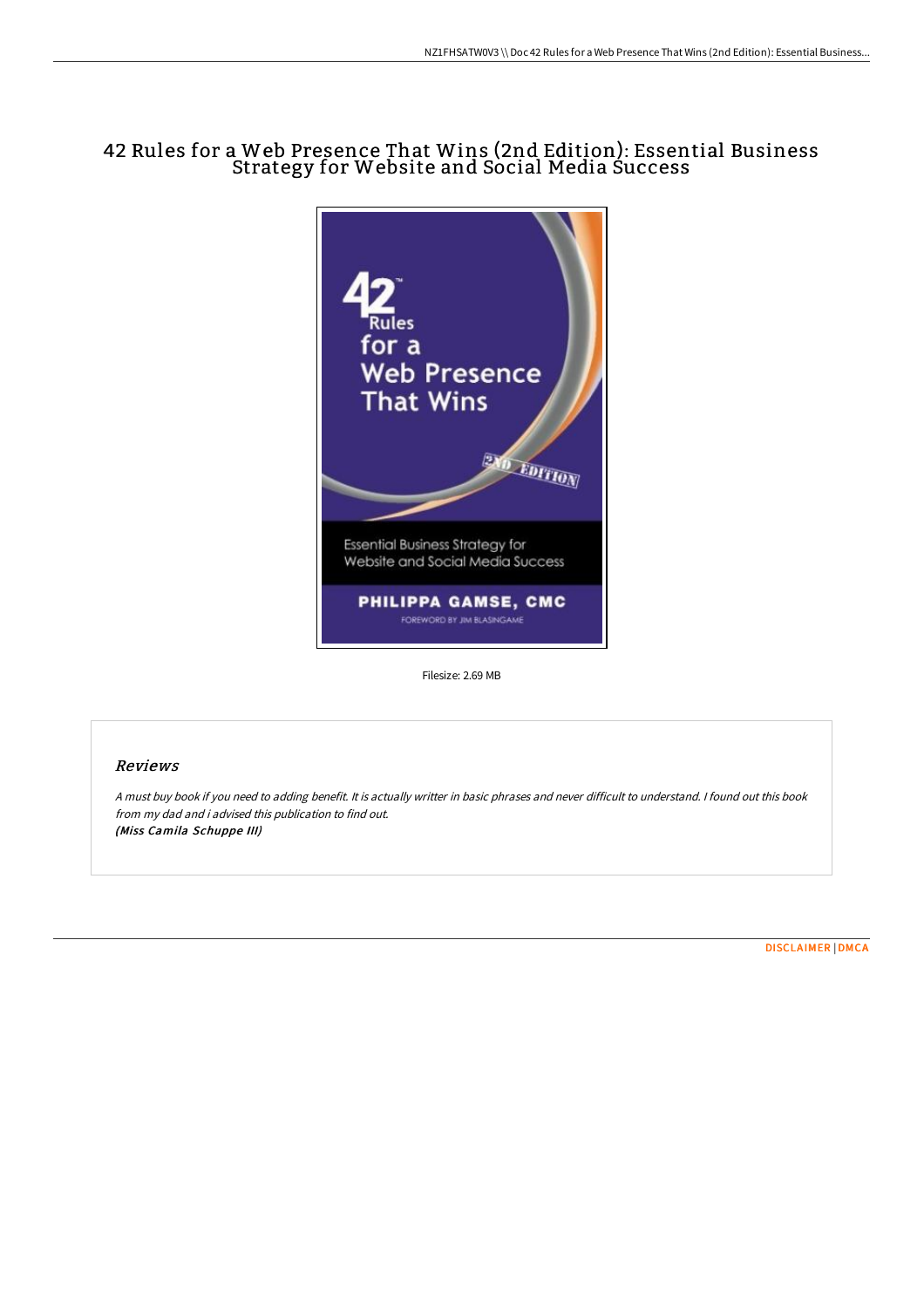### 42 RULES FOR A WEB PRESENCE THAT WINS (2ND EDITION): ESSENTIAL BUSINESS STRATEGY FOR WEBSITE AND SOCIAL MEDIA SUCCESS



To save 42 Rules for a Web Presence That Wins (2nd Edition): Essential Business Strategy for Website and Social Media Success PDF, remember to follow the button beneath and download the document or get access to other information which might be highly relevant to 42 RULES FOR A WEB PRESENCE THAT WINS (2ND EDITION): ESSENTIAL BUSINESS STRATEGY FOR WEBSITE AND SOCIAL MEDIA SUCCESS book.

Super Star Press, United States, 2012. Paperback. Book Condition: New. 2nd. 196 x 140 mm. Language: English . Brand New Book \*\*\*\*\* Print on Demand \*\*\*\*\*.This book was created for business owners, executives and managers, associations and nonprofit organizations who want to understand what it takes to create and sustain a successful web presence. It s primarily designed for businesses which are not pure e-commerce companies, and that probably don t have the resources to deploy major enterprise software solutions and dedicated in-house technical teams. The book is about business concepts, issues, strategies and tactics for the Web. It is not intended to be an exhaustive list or review of tools, technologies, platforms, current regulations or any of the other constantly shifting parameters of the online world. Rather, it aims to provide a fast, but thoughtprovoking read that offers a 30,000 ft hawk-eye perspective on the many different considerations for an effective website and social media presence. The book is divided into four main sections: Management-level Issues Setting Strategy and Tactics Creating Content That Makes Connections Measuring Results The 42 Rules are based on Philippa s 15-plus years of consulting experience and research into what works at a practical level, and are illustrated with real-life examples from her clients, audiences and colleagues. Each rule is designed to help readers determine if the issue or idea that s being presented is pertinent to their specific situation. It explains the overall concept, and offers an example, case study, or other ideas from over thirty contributing experts including Rob Siefker, Director of Zappos Customer Loyalty Team, Francoise Gilbert, author of The Global Privacy Book, John Yunker, author of The Art of the Global Gateway, and Dan Burrus, author of Flash Foresight.

 $\mathbb{R}$ Read 42 Rules for a Web [Presence](http://albedo.media/42-rules-for-a-web-presence-that-wins-2nd-editio.html) That Wins (2nd Edition): Essential Business Strategy for Website and Social Media Success Online

**■** [Download](http://albedo.media/42-rules-for-a-web-presence-that-wins-2nd-editio.html) PDF 42 Rules for a Web Presence That Wins (2nd Edition): Essential Business Strategy for Website and Social Media Success